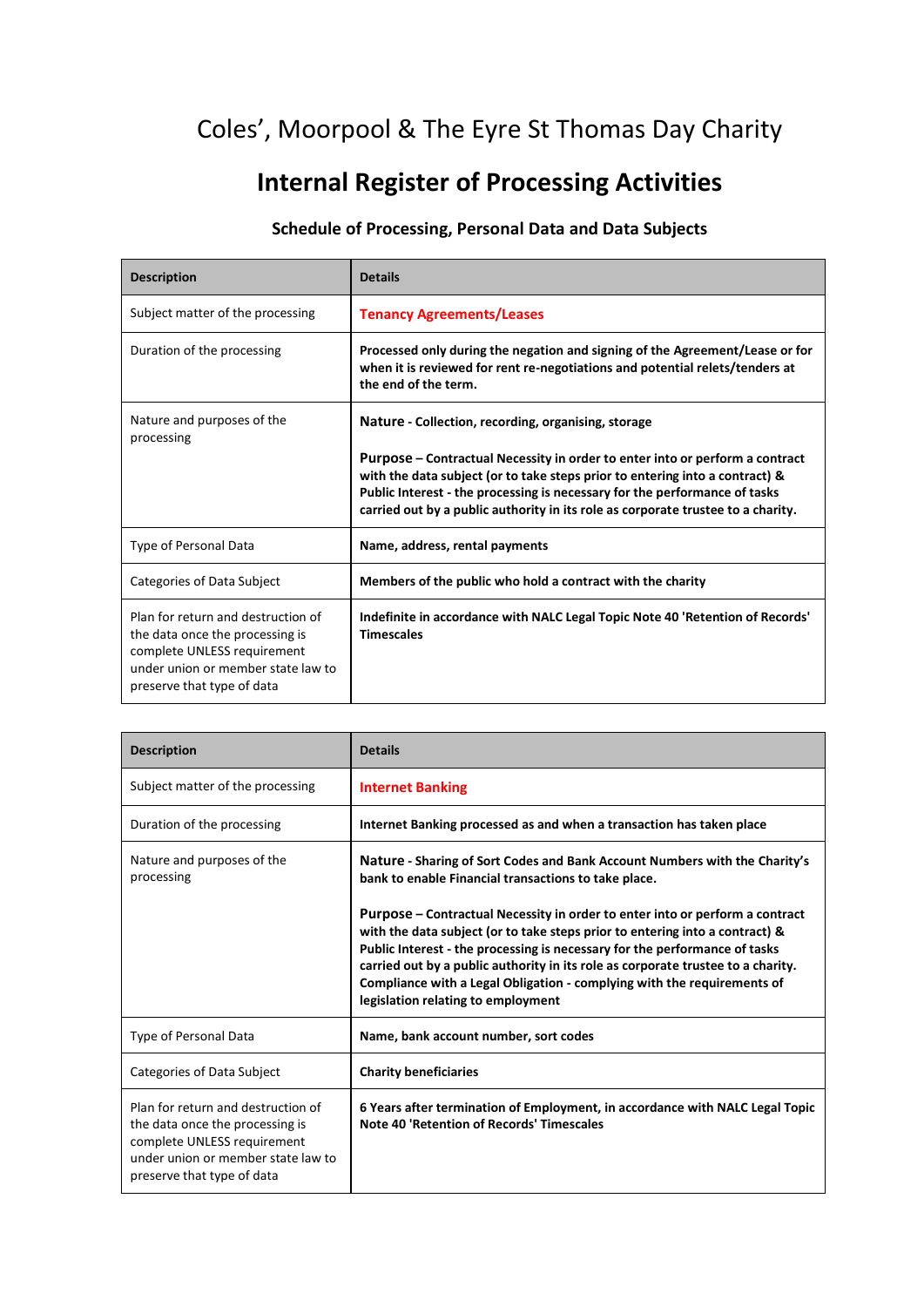| <b>Description</b>                                                                                                                                                       | <b>Details</b>                                                                                                                                                                                                                                                                                                                                                                                                                                       |
|--------------------------------------------------------------------------------------------------------------------------------------------------------------------------|------------------------------------------------------------------------------------------------------------------------------------------------------------------------------------------------------------------------------------------------------------------------------------------------------------------------------------------------------------------------------------------------------------------------------------------------------|
| Subject matter of the processing                                                                                                                                         | <b>Paper Correspondence</b>                                                                                                                                                                                                                                                                                                                                                                                                                          |
| Duration of the processing                                                                                                                                               | 2 Minutes to be processed by the Clerk to enable a response to the writer                                                                                                                                                                                                                                                                                                                                                                            |
| Nature and purposes of the<br>processing                                                                                                                                 | To enable a reply to a letter writer<br>Public Interest - the processing is necessary for the performance of tasks<br>carried out by a public authority in its role as corporate trustee to a charity.<br>Compliance with a Legal Obligation - complying with the requirements of<br>legislation<br>Contractual Necessity in order to enter into or perform a contract with the<br>data subject (or to take steps prior to entering into a contract) |
| Type of Personal Data                                                                                                                                                    | May include name, address, date of birth, NI number, telephone number, pay,<br>images, email addresses, may include health and financial situations of<br>beneficiaries.                                                                                                                                                                                                                                                                             |
| Categories of Data Subject                                                                                                                                               | Staff (including volunteers, agents, and temporary workers), trustees,<br>customers/suppliers, members of the public (beneficiaries)                                                                                                                                                                                                                                                                                                                 |
| Plan for return and destruction of<br>the data once the processing is<br>complete UNLESS requirement<br>under union or member state law to<br>preserve that type of data | The correspondence shall only be kept for the period it takes to resolve the<br>question/query of the letter writer, the Clerk shall then destroy the letter.<br>However, if the content of the letter referred to a specific matter, eg VAT,<br>payments, etc then the period of retention shall be as per NALC Legal Topic<br>Note 40 'Retention of Records' Timescales                                                                            |

| <b>Description</b>                                                                                                                                                       | <b>Details</b>                                                                                                                                                                                                                                                                                                                                                                                               |
|--------------------------------------------------------------------------------------------------------------------------------------------------------------------------|--------------------------------------------------------------------------------------------------------------------------------------------------------------------------------------------------------------------------------------------------------------------------------------------------------------------------------------------------------------------------------------------------------------|
| Subject matter of the processing                                                                                                                                         | <b>Email Correspondence</b>                                                                                                                                                                                                                                                                                                                                                                                  |
| Duration of the processing                                                                                                                                               | However long it takes to reply to the email address and answer the potential<br>email, it depends on the subject of the email.                                                                                                                                                                                                                                                                               |
| Nature and purposes of the<br>processing                                                                                                                                 | To enable a reply to a letter writer                                                                                                                                                                                                                                                                                                                                                                         |
|                                                                                                                                                                          | Public Interest - the processing is necessary for the performance of tasks<br>carried out by a public authority in its role as corporate trustee to a charity.<br>Compliance with a Legal Obligation - complying with the requirements of<br>legislation<br>Contractual Necessity in order to enter into or perform a contract with the<br>data subject (or to take steps prior to entering into a contract) |
| Type of Personal Data                                                                                                                                                    | May include name, address, date of birth, NI number, telephone number, pay,<br>images, email addresses, may include health and financial situations of<br>beneficiaries.                                                                                                                                                                                                                                     |
| Categories of Data Subject                                                                                                                                               | Staff (including volunteers, agents, and temporary workers), trustees,<br>customers/, suppliers, members of the public, users of a particular website                                                                                                                                                                                                                                                        |
| Plan for return and destruction of<br>the data once the processing is<br>complete UNLESS requirement<br>under union or member state law to<br>preserve that type of data | Emails containing personal data shall not be kept longer than necessary, the<br>timescales for keeping them vary and Charity will follow guidance contained<br>within NALC Legal Topic Note 40 'Retention of Records' Timescales                                                                                                                                                                             |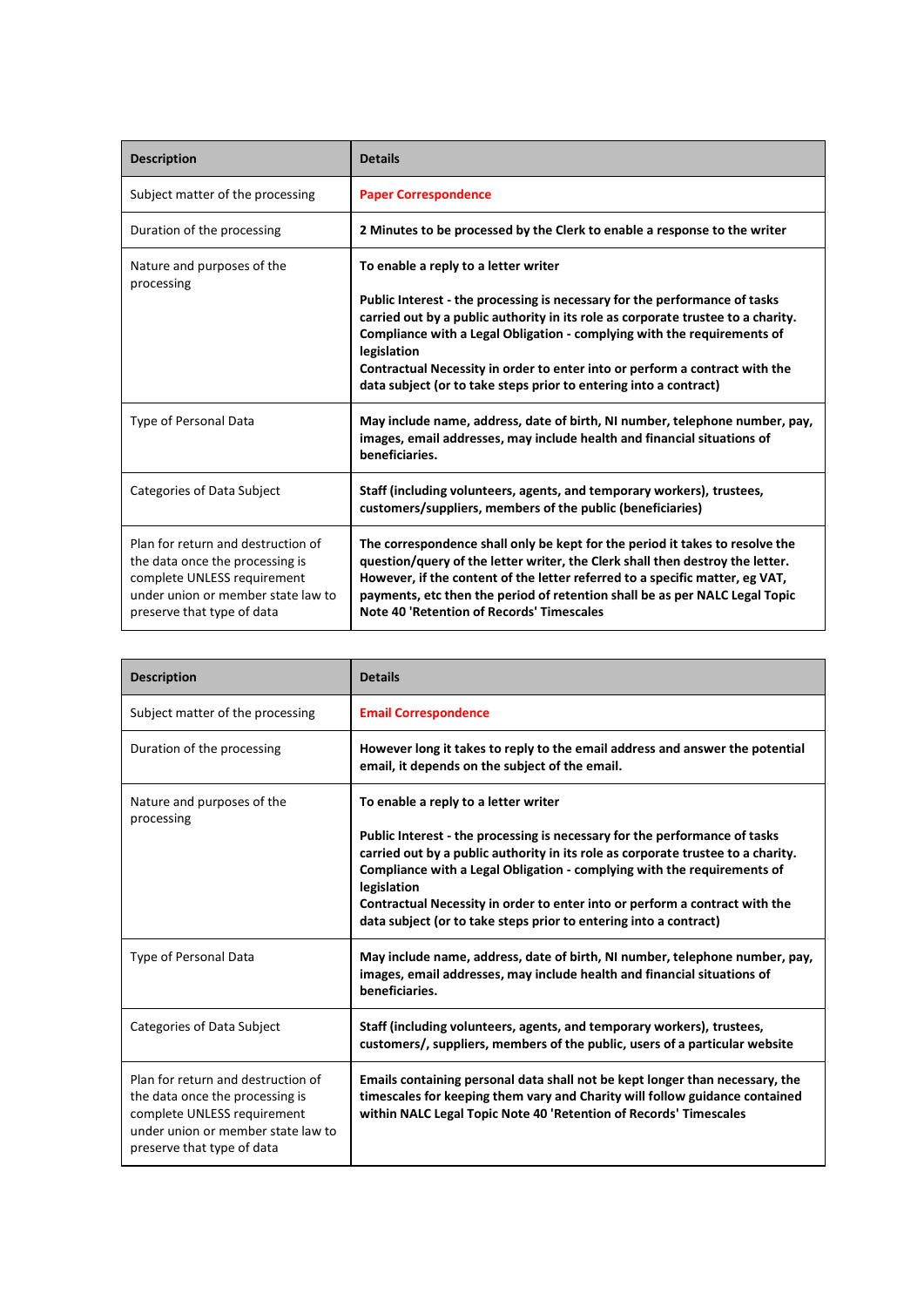| <b>Description</b>                                                                                                                                                       | <b>Details</b>                                                                                                                                                                                                                                                                                                                                                                                                                                                                                                                                                                                                                                               |
|--------------------------------------------------------------------------------------------------------------------------------------------------------------------------|--------------------------------------------------------------------------------------------------------------------------------------------------------------------------------------------------------------------------------------------------------------------------------------------------------------------------------------------------------------------------------------------------------------------------------------------------------------------------------------------------------------------------------------------------------------------------------------------------------------------------------------------------------------|
| Subject matter of the processing                                                                                                                                         | Minute Books, Trustee Eligibility Declarations + Fit & Proper Persons<br><b>Declarations</b>                                                                                                                                                                                                                                                                                                                                                                                                                                                                                                                                                                 |
| Duration of the processing                                                                                                                                               | Minute book added to monthly, Trustee Eligibility Declarations + Fit & Proper<br>Persons Declarations added to whenever new Charity Member starts.                                                                                                                                                                                                                                                                                                                                                                                                                                                                                                           |
| Nature and purposes of the<br>processing                                                                                                                                 | To Record the Business of the Charity and Declare Trustees Interests and<br><b>Acceptance of Office</b>                                                                                                                                                                                                                                                                                                                                                                                                                                                                                                                                                      |
|                                                                                                                                                                          | Collection, recording, organisation, structuring, storage, adaptation or<br>alteration, retrieval, consultation, use, disclosure by transmission,<br>dissemination or otherwise making available, alignment or combination,<br>restriction, erasure or destruction of data.                                                                                                                                                                                                                                                                                                                                                                                  |
|                                                                                                                                                                          | Public Interest - the processing is necessary for the performance of tasks<br>carried out by a public authority in its role as corporate trustee to a charity.<br>Compliance with a Legal Obligation - complying with the requirements of<br>legislation<br>Contractual Necessity in order to enter into or perform a contract with the<br>data subject (or to take steps prior to entering into a contract)                                                                                                                                                                                                                                                 |
| Type of Personal Data                                                                                                                                                    | name, address, telephone number, membership of outside bodies, national<br>insurance number and date of birth                                                                                                                                                                                                                                                                                                                                                                                                                                                                                                                                                |
| Categories of Data Subject                                                                                                                                               | Staff (including volunteers, agents, and temporary workers), trustees,<br>customers/, suppliers, members of the public (beneficiaries)                                                                                                                                                                                                                                                                                                                                                                                                                                                                                                                       |
| Plan for return and destruction of<br>the data once the processing is<br>complete UNLESS requirement<br>under union or member state law to<br>preserve that type of data | All three document types must be kept indefinitely and the minute book is an<br>open document required to be publicly displayed on websites by the<br>Transparency Regulations 2015. However, all minutes from May 2018 onward<br>shall not refer to members of the public, contractors or other organisations by<br>name only by their title, e.g. Bowls Club Chairman, Highways Manager etc,<br>therefore protecting individual names. Staff Members and Trustees<br>understand their names will be public in these documents. The Trustee<br>Eligibility Declarations + Fit & Proper Persons Declarations are closed<br>documents not open to the public. |

| <b>Description</b>                       | <b>Details</b>                                                                                                                                                                                                                                                                                                                                                           |
|------------------------------------------|--------------------------------------------------------------------------------------------------------------------------------------------------------------------------------------------------------------------------------------------------------------------------------------------------------------------------------------------------------------------------|
| Subject matter of the processing         | <b>Receipt &amp; Payment Books</b>                                                                                                                                                                                                                                                                                                                                       |
| Duration of the processing               | Processed regularly throughout the current financial year.                                                                                                                                                                                                                                                                                                               |
| Nature and purposes of the<br>processing | To Record the record the Financial Transactions of the charity for audit<br>purposes                                                                                                                                                                                                                                                                                     |
|                                          | Collection, recording, organisation, structuring, storage, adaptation or<br>alteration, retrieval, consultation, use, disclosure by transmission,<br>dissemination or otherwise making available, alignment or combination,<br>restriction, erasure or destruction of data. The Documents are only shared<br>with the internal and external auditors for audit purposes. |
|                                          | Public Interest - the processing is necessary for the performance of tasks<br>carried out by a public authority.<br>Compliance with a Legal Obligation - complying with the requirements of<br>legislation                                                                                                                                                               |